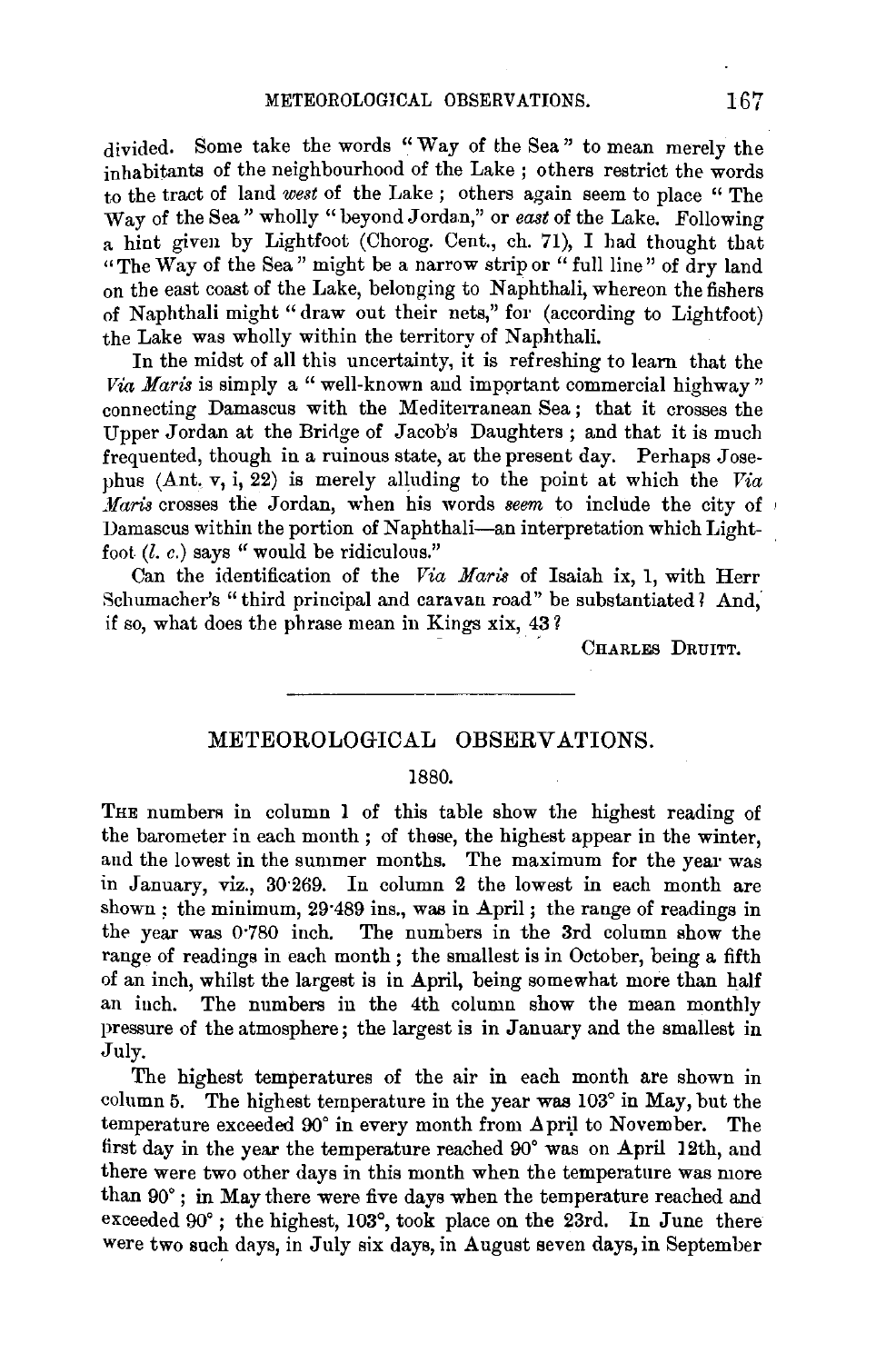nine days, the highest of which, on the sixth day, was 102°; in October four days, and in November one day-on the 4th, when the temperature was as high as  $96^\circ$ , and this was the last day in the year of such a high temperature as 90° ; therefore the temperature reached and exceeded 90° on 36 days in the year.

The numbers in column 6 show the lowest temperature of the air in each month ; in January it was as low as 32° on two different nights, and was below  $40^{\circ}$  on three other nights; in February it was as low as  $32^{\circ}$  on one night, and below 40° on four other nights ; in March it was as low as 34° on the 17th, and below 40° on two other nights; and the temperature was not below 40° in any other month of the year : therefore the temperature at night was as low as 32° on three nights, and it was below 40° on thirteen nights in the year. The yearly range of temperature was 71°. The range of temperature in each month is shown in column 7, and these numbers vary from  $25^{\circ}$  in August to  $53^{\circ}$  in both April and May.

The mean of all the highest temperatures by day, of the lowest by night, and of the average daily ranges of temperature are shown in columns 8, 9, 10, respectively. Of the high day temperatures the lowest was in January-58°5-and the highest in July, August, and September. Of the low night temperatures, the coldest, 42°·9, took place in January, and the warmest,  $69^\circ$ , was in August. The average daily range of temperature, as shown in column 10, in January-15° $6$ -is the smallest, whilst that in December was of nearly the same value; and the largest was in May-23°·9.

In column 11, the mean temperature of each month, as found from observations of the maximum and minimum thermometers only. The month of lowest temperature was January, 50°·7, and that of the highest was August, 79°. The mean temperature for the year was  $66^{\circ}$ 4.

The numbers in columns 12 and 13 are the monthly means of a dry and wet-bulb thermometer taken daily at 9 a.m. ; and in column 14 the monthly temperature of the dew point at the same hour, or that of temperature at which dew would have been deposited. The elastic force of vapour is shown \_in column 15, and in column 16 the water present in a cubic foot of air in January was as small as  $3\frac{1}{4}$  grains, whilst in July it was as large as  $9\frac{1}{4}$  grains. The numbers in column 18 show the degree of humidity, saturation being condensed as 100 ; the smallest number is in April, and the largest numbers are in January and September. The weight of a cubic foot of air under its pressure, temperature, and humidity at 9 a.m. is shown in column 19.

The most prevalent winds in January were S.E. and S., and the least prevalent were N. and N.W. In February the most prevalent was S.E., and the least prevalent N. and N.W. In March the most prevalent were N.E. and W., and the least prevalent N. and N.W. In April the most prevalent was S.W., and the least were N., N.E., and E. In May the most prevalent were W. and its compounds, and the least N., S.E., and S. In June, July, August, September, and October the most prevalent were the S. winds, and the least prevalent were N., E., and its compounds.